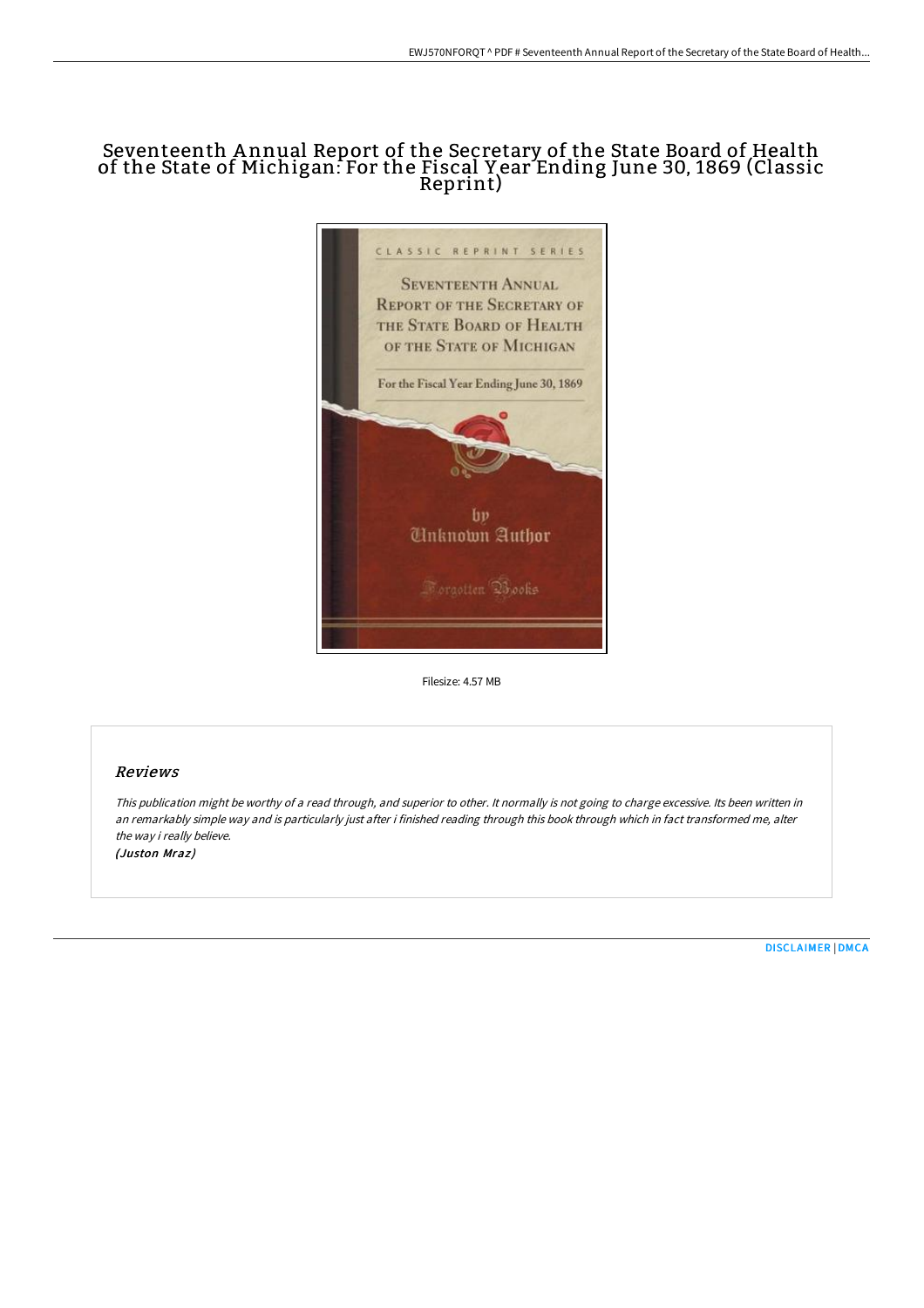## SEVENTEENTH ANNUAL REPORT OF THE SECRETARY OF THE STATE BOARD OF HEALTH OF THE STATE OF MICHIGAN: FOR THE FISCAL YEAR ENDING JUNE 30, 1869 (CLASSIC REPRINT)



To get Seventeenth Annual Report of the Secretary of the State Board of Health of the State of Michigan: For the Fiscal Year Ending June 30, 1869 (Classic Reprint) PDF, please refer to the button beneath and save the document or have accessibility to additional information which might be in conjuction with SEVENTEENTH ANNUAL REPORT OF THE SECRETARY OF THE STATE BOARD OF HEALTH OF THE STATE OF MICHIGAN: FOR THE FISCAL YEAR ENDING JUNE 30, 1869 (CLASSIC REPRINT) book.

Forgotten Books, United States, 2015. Paperback. Book Condition: New. 229 x 152 mm. Language: English . Brand New Book \*\*\*\*\* Print on Demand \*\*\*\*\*.Excerpt from Seventeenth Annual Report of the Secretary of the State Board of Health of the State of Michigan: For the Fiscal Year Ending June 30, 1869 This is tho Seventeenth Annual Report of the Secretary of the State Board of Health, and is for the fiscal year ending June 30, 1889. It is arranged and paged in two parts. The first part contains the Secretary s report of work of the Board, the annual report of property, including accessions to the library, with names of donors. The second part contains papers, abstracts, and reports. Under the law, the Board is authorized to disseminate information through an Annual Report and otherwise; and the Board issues immediately after the close of each week a bulletin which shows tho sickness during the week just passed. It also issues a monthly bulletin, and publishes quarterly proceedings of the work of the Board and tho condition of the health during the quarter. The proceedings of sanitary conventions are published as soon as practicable after the occurrence of each convention. Thus items of sanitary work in Michigan which are regarded as useful news are published at once in the comparatively ephemeral bulletins, etc., while the Annual Report is not issued, as a newspaper or journal is, as an ephemeral publication, but as a permanent official record of tho work of the State Board of Health, and of the local boards of health throughout the State. The Annual Report contains also statistics which require u great deal of painstaking care in their preparation, but which it is hoped will be useful, for all time to come, to those who study the causation of...

Read [Seventeenth](http://www.bookdirs.com/seventeenth-annual-report-of-the-secretary-of-th.html) Annual Report of the Secretary of the State Board of Health of the State of Michigan: For the Fiscal Year Ending June 30, 1869 (Classic Reprint) Online **Download PDF [Seventeenth](http://www.bookdirs.com/seventeenth-annual-report-of-the-secretary-of-th.html) Annual Report of the Secretary of the State Board of Health of the State of Michigan:** For the Fiscal Year Ending June 30, 1869 (Classic Reprint)